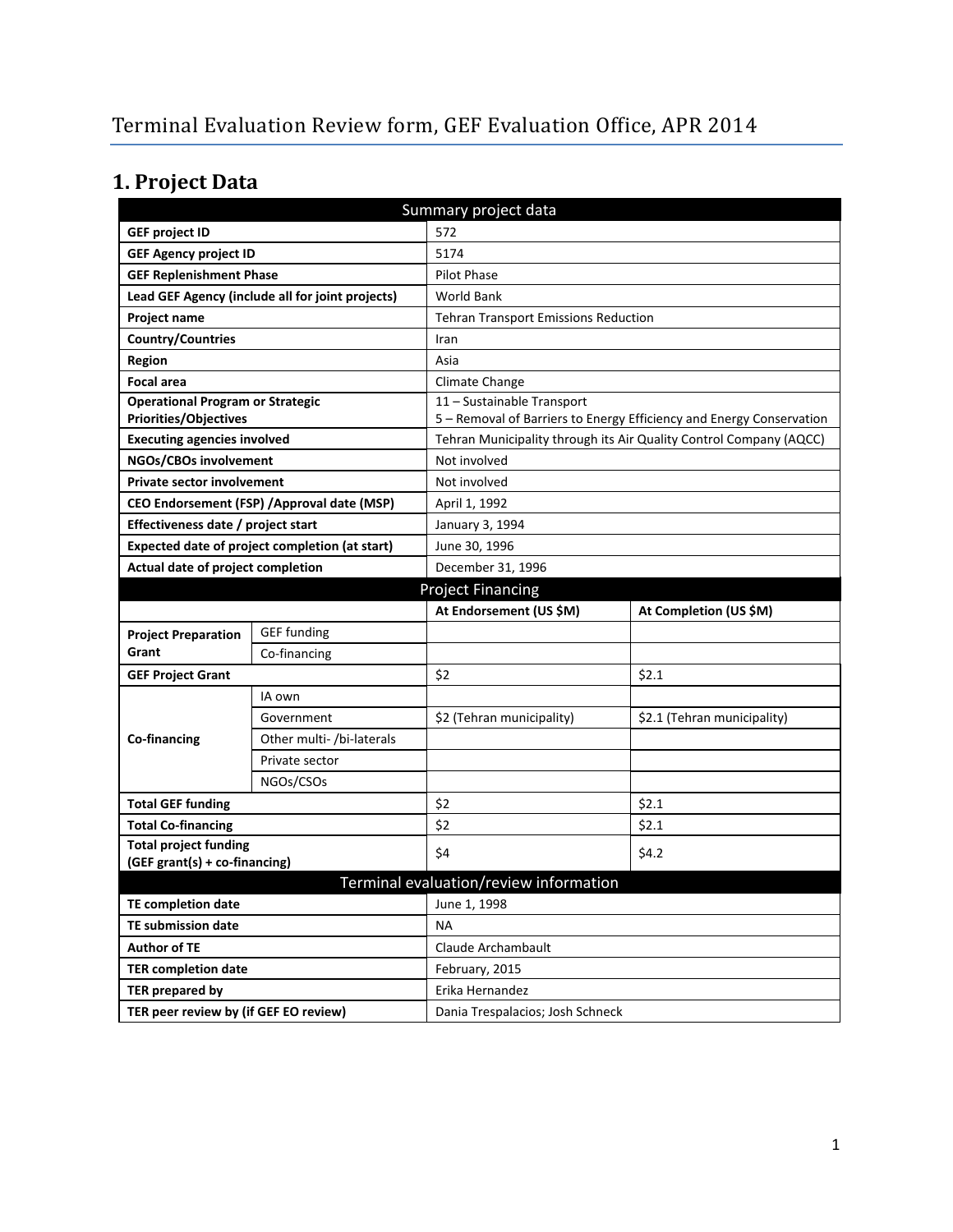## **2. Summary of Project Ratings**

| <b>Criteria</b>                                  | <b>Final PIR</b> | <b>IA Terminal</b><br><b>Evaluation</b> | <b>IA Evaluation</b><br><b>Office Review</b> | <b>GEF EO Review</b> |
|--------------------------------------------------|------------------|-----------------------------------------|----------------------------------------------|----------------------|
| <b>Project Outcomes</b>                          | ΝA               |                                         |                                              |                      |
| <b>Sustainability of Outcomes</b>                | <b>NA</b>        | Likely*                                 | Uncertain*                                   | ΜU                   |
| <b>M&amp;E Design</b>                            | <b>NA</b>        | <b>NA</b>                               | ΝA                                           | MU                   |
| <b>M&amp;E</b> Implementation                    | NA               | <b>NA</b>                               | ΝA                                           | UA                   |
| <b>Quality of Implementation</b>                 | <b>NA</b>        |                                         |                                              | <b>MS</b>            |
| <b>Quality of Execution</b>                      | <b>NA</b>        |                                         |                                              | MS                   |
| <b>Quality of the Terminal Evaluation Report</b> | ΝA               | ΝA                                      |                                              | <b>MS</b>            |

\*The TE assigns the score of sustainable to the project, which is interpreted as "likely," whereas the IEG review rates sustainability as Uncertain. The WB utilized a 3-point scale for sustainability at the time: Likely, Unlikely, and Uncertain.

## **3. Project Objectives**

3.1 Global Environmental Objectives of the project:

As stated in the Project Document (PD), the Global Environmental Objectives of the project are to reduce emissions of Green House Gases (GHGs) that contribute to climate change. Specifically, the project seeks to reduce emissions from the Tehran transport system The PD states that Tehran was chosen as the site for this pilot project - whose results are intended to inform larger efforts to reduce emissions from urban transport systems in the developing world – because "*the city suffers from severe air pollution for which transport is the primary cause and a strong potential exists for exploiting the joint benefits of local air pollution abatement and GHG emissions reductions, and for examining the trade-offs between them.*" (PD, pg 1). .According to the PD, Tehran's transport systems is responsible for some 6 million tons of annual CO2 emissions, due largely to an insufficient public transport system and excessive reliance on automobiles. As a co-benefit, the project's long-term goals of reducing GHG emissions will have the effect of improving local air quality, with associated health benefits. No GHG targets are stated in the PD, as the project's work is focused on quantifying the costs of various interventions to reduce GHGs and local air pollutant emissions, and is intended to serve as an input to policy decisions.

3.2 Development Objectives of the project:

The project's Development Objective is the following [p. 2, PD]:

"With the support of GEF funding, authorities in Tehran will (i) assess measures, including efficient pricing of inputs and urban transport services that would reduce GHG emissions from vehicular traffic, while simultaneously improving local air quality. GHG abatement can be achieved through a variety of measures, all of which will produce some reductions in local air pollution. The GEF project would (ii) identify a schedule of measures to achieve a target air quality improvement, which serve both objectives at the lowest incremental cost for GHG abatement. (iii) Such a schedule of GHG abatement maximizing measures, and the associated incremental costs, (iv) will provide decision makers with the information necessary to design a program of local air pollution abatement that simultaneously, and cost effectively, addresses global warming concerns."

The project hast the following components [p. 3, PD]:

(a) Emissions Inventory & Air Quality Monitoring. Includes: (i) Development of emissions estimates, covering both mobile and stationary sources, for those pollutants (GHG and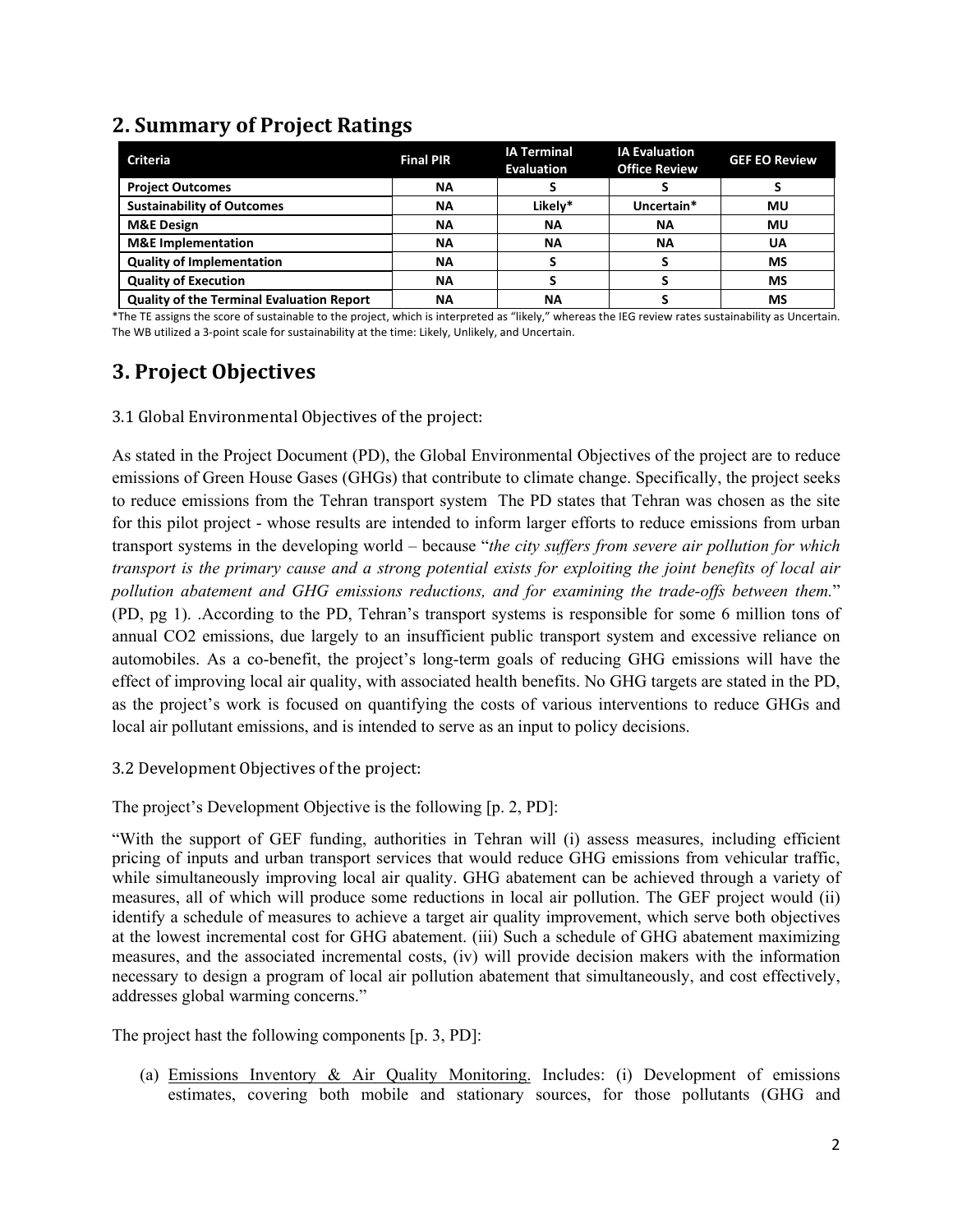conventional) emitted by transport operations; (ii) Specification of the air quality monitoring system to be used in assessments of air quality changes; and (iii) Establishment of baseline air quality data and target air quality standards.

- (b) Traffic Management & Restraint. (i) Estimation of an appropriate travel modal shift model, calibrated for Tehran; (ii) Estimation of emission factors associated with various transport modes under various operating conditions; (iii) Development of a transport model for all urban transport modes to assess potential emission reductions; and (iv) Assessment of traffic management strategies, including parking management, with respect to air quality impacts.
- (c) Vehicle Fleet & Fuels Improvement. (i) Design of a comprehensive policy for accelerated fleet renewal; (ii) Enhancement of Tehran's Inspection/Maintenance and tune-up program, aimed at establishment of effective emissions tests; (iii) Study of the feasibility of introducing alternative fuels such as natural gas, and higher quality fuels such as reformulated gasoline; and (iv) development of a program to introduce Emission Standards for new vehicles, which take into account target air quality standards.
- (d) Strategic Urban Transport Emissions Reduction Planning. (i) Identification of costs and impacts of various pollution abatement measures including economic pricing of energy supplies and transport services and the associated elasticities. Costs will include implementation, user costs, and other public and private costs - "supply curves" showing the costs of various interventions per unit of GHG/local pollutant emission reduction would be developed; (ii) Analysis of institutional and other constraints to implementation of options; (iii) Synthesis of the results in an evaluation framework; and (iv) Preparation of implementation plan.
- (e) Project Support and Transport & Air Quality Seminar. Funding of administrative support and of a seminar to present the results and obtain public comment on the measures proposed.
- (f) International Panel of Experts (IPE). Funding of fees and travel expenses for a panel of four international experts in the fields of air pollution measurement and impact assessment, transportation fuels, vehicle technology and emission controls, and urban transport planning.

3.3 Were there any **changes** in the Global Environmental Objectives, Development Objectives, or other activities during implementation?

There were **no changes** in the Global Environmental or Development Objectives.

#### **4. GEF EO assessment of Outcomes and Sustainability**

Please refer to the GEF Terminal Evaluation Review Guidelines for detail on the criteria for ratings.

Relevance can receive either a Satisfactory or Unsatisfactory rating. For Effectiveness and Cost efficiency, a six point rating scale is used (Highly Satisfactory to Highly Unsatisfactory), or Unable to Assess. Sustainability ratings are assessed on a four-point scale: Likely=no or negligible risk; Moderately Likely=low risk; Moderately Unlikely=substantial risks; Unlikely=high risk. In assessing a Sustainability rating please note if, and to what degree, sustainability of project outcomes is threatened by financial, sociopolitical, institutional/governance, or environmental factors.

Please justify ratings in the space below each box.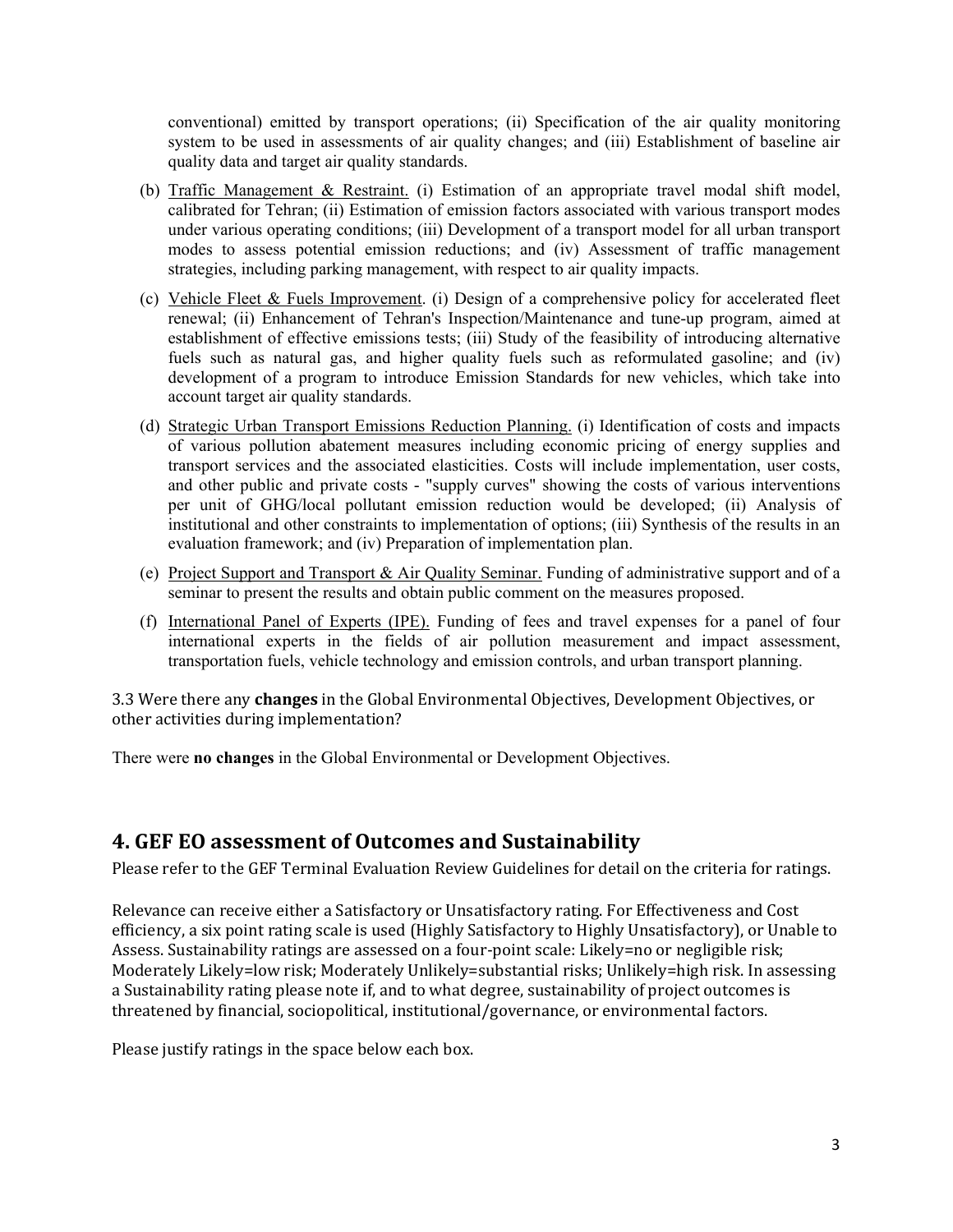| 4.1 Relevance | Rating: Satisfactory |
|---------------|----------------------|
|---------------|----------------------|

The project is relevant to both the GEF and to the Government of Iran. The Government of Iran is a signatory to the UN Framework Convention on Climate Change (June 14, 1992). More importantly, Tehran's poor air quality was identified as a high priority and environmental issue [p. 6, PD]. This project is particularly important for Iran given that Tehran suffers from high levels of air pollution for which transport is seen at the primary cause. Tehran consumes around 2 million tons of gasoline/diesel per year, which releases nearly 6 million tons of  $CO<sub>2</sub>$ . The maximum 8-hour average for CO concentrations was 100 ppm (1987) which is 10 times above the WHO guidelines of 9ppm. High level of carbon emissions is attributed to a poor public transportation system [p. 1, Technical Annex, PD]. The GEF observes that there is a strong potential for obtaining joint benefits from reducing local air pollution as well as GHG emissions [p. 1, PD]. The project will assess the different options for the future development of the Tehran transport system that is environmentally sustainable. The project is in line with the priorities of the GEF's Climate Change focal area. It contributes to Operation Program 11 on Sustainable Transport and to Operation Program 5 – Removal of Barriers to Energy Efficiency and Energy Conservation.

| <b>4.2 Effectiveness</b> | Rating: Satisfactory |     |  |
|--------------------------|----------------------|-----|--|
| $-$<br>____              | ____                 | $-$ |  |

The TE rated project outcome as *satisfactory* [p. ii & 7, TE]. This TER rates effectiveness as *satisfactory.* The TE finds that most of its objectives were met, including the procurement of equipment. The TE finds that the project largely achieved its "physical and institutional objectives." An analysis of possible measures for mitigating GHG emissions was conducted; an Action Plan to reduce the emissions was produced; and a strategy for the short, medium and long term was created. Although evidence towards the completion of outcomes is presented, a more comprehensive set of indicators that were measurable should have been offered in the PD in order to better assess progress.

The following bullets describe the level of completion for each project objective [p. i-ii, TE]:

- (i) Assessment of measures, including efficient pricing of inputs and urban transport services. **(Satisfactory).** Tehran's Air Quality Control Company (AQCC) commissioned an analysis that modeled traffic flows and air quality in Tehran in order to study measures that could reduce GHG emissions from transportation sources. This study included: an emissions inventory; recommendations on traffic management and to improve vehicle fleet; and, preparation of strategic urban transport emissions reduction plan.
- (ii) Identify a schedule of measures to achieve a target air quality improvement. (**Satisfactory**). AQCC prepared an Action Plan to reduce PM-10 and GHG, and that describes the measures to be taken to improve air quality in Tehran. The TE indicates that the AQCC staff managed to demonstrate its capability to use a pollution dispersion model to develop cost-effective measures to decrease GHG pollution [p. 4, TE]. Moreover, monitoring station systems for collecting data were established.
- (iii) Quantify the costs of various interventions to reduce GHG and local air pollutant emissions from urban transport. **( Satisfactory).** The company also identified actions that the municipality could employ to reduce both PM-10 and GHG by 38% by 2015. Vehicle emissions were also evaluated [p. 27, TE]. A schedule of GHG abatement measures was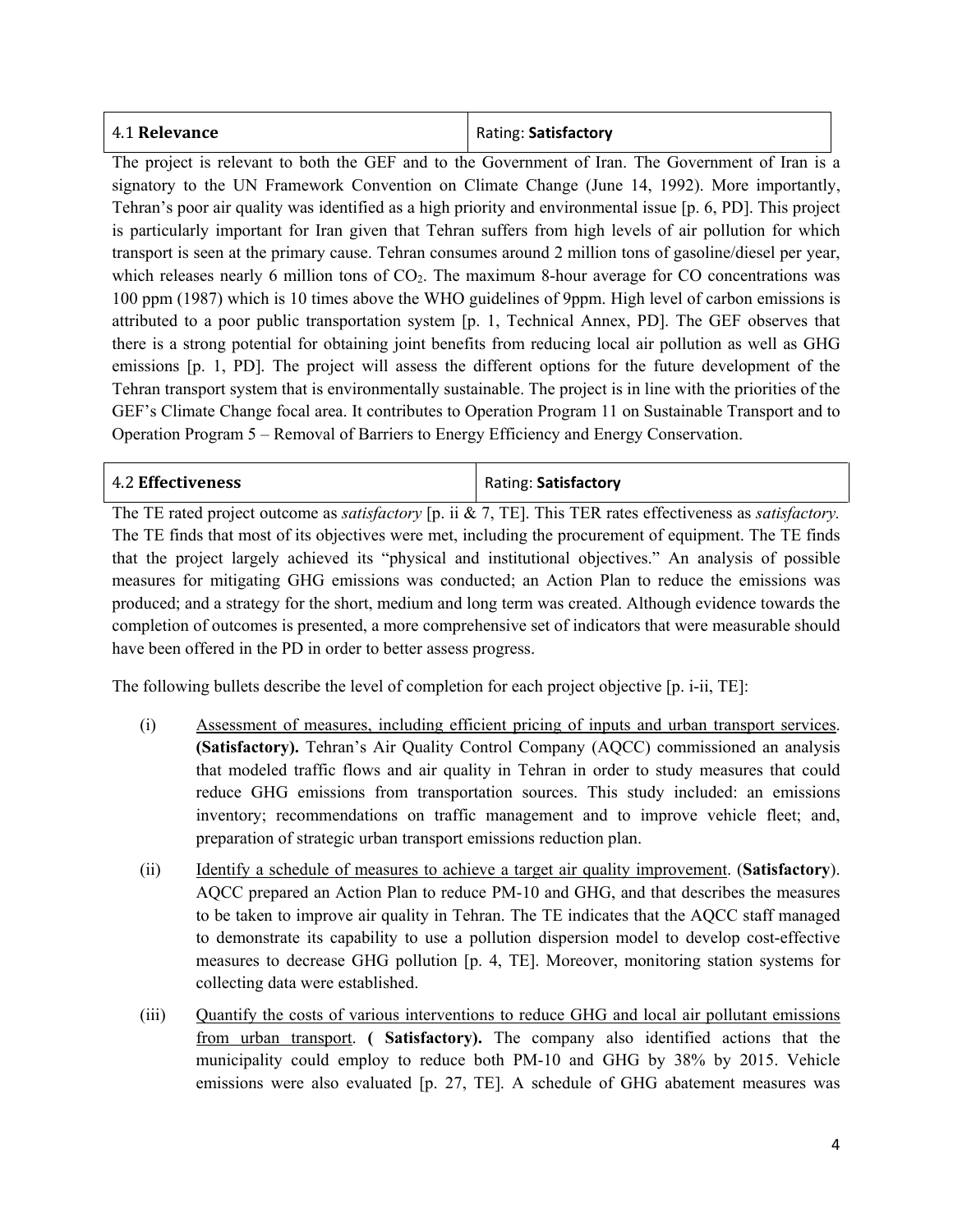designed by AQCC. It prepared a strategy to reduce transport emissions in the short (0-5 years), medium (5-10 years) and long (10-20 years) term.

(iv) Assist the Grant Recipient in defining urban transport policies which are environmentally sustainable. **(Satisfactorily).** A detailed action plan was prepared as a result of part (iii). Conveyed recommendations on drafting appropriate regulations and establishing certification and enforcement mechanisms for emissions regulation, including transferring expertise to Iranian professionals. Assessment of whether training was successful in that Iranian professionals acquired expertise on urban transport policies is unknown. Vehicle fleet renewal was not mentioned in the TE.

| 4.3 Efficiency | Rating: Unable to Assess |
|----------------|--------------------------|
|----------------|--------------------------|

The TE does not rate efficiency. TE states that the project experienced several delays due mostly to a miscalculation in the timing of project implementation. The TE does not assess whether the project was cost-effective. The project experienced several delays. The project was expected to be completed by June 30, 1996 but its closing date was extended twice until December 31, 1996 first, and finally until December 31, 1997 [p. iii, TE]. That is, the project completion was extended one year and a half. Other delays were related to a tight schedule that was set to conduct three of the four studies, particularly given the complex mechanism of the international bidding procedure for one of the studies. It took nearly 22 months after the effectiveness of the Grant agreement for the International Joint Venture of Consultants (IJV) to mobilize its staff in Tehran on October 28, 1995 [p. 3, TE]. There were other delays at the end of the project where, when the IJV attempted to present its final report, the presentation had to be postponed due to elections in Iran [p. 3, TE].

4.4 **Sustainability** Rating: **Moderately Unlikely**

The TE rates the project as *sustainable* noting that through the work of this project, AQCC staff have demonstrated their ability to collect and analyze pollution data, and to promote pollution abatement actions among the various municipal agencies. However, this TER rated the project's sustainability as *moderately unlikely* based on a number of risks identified in the TE narrative. These include: (1) lack of full cooperation between agencies and lack of interest by the Iranian Department of Environment; lack of National Government support for policy and institutional reforms necessary to address GHG and vehicular pollution; and the ongoing US embargo that limits the ability to maintain pollution measuring equipment (TE, pg 4-5).

Risks to the sustainability of project outcomes is further assessed along the following 4 dimensions [p. 4- 5, TE]:

- Financial Sustainability. **(Unable to Assess).** The TE does not provide sufficient information to assess financial risks to sustainability
- Sociopolitical Sustainability. **(Moderately Unlikely).** The National Government demonstrated support for the project overall. However, TE finds that the Department of Environment did not show strong commitment. The National Government's environmental and fuel priorities contradicted with those of Tehran's Municipality. While Tehran's Municipality supported introducing higher prices to gasoline and fuel to influence an improvement in energy efficiency,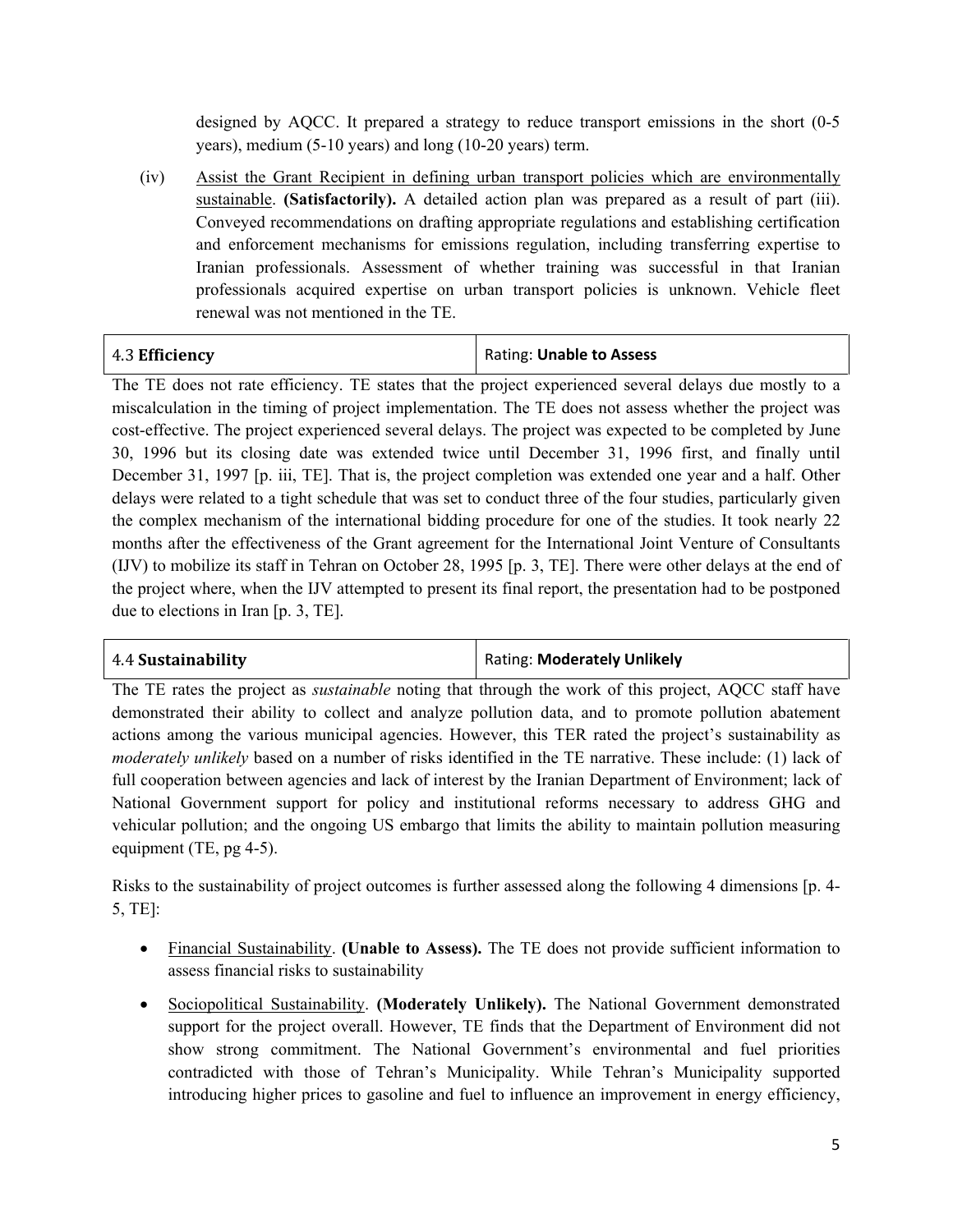the National Government did not. A similar previously adopted policy proved highly unpopular, particularly with high inflation rates [p. 4-5, TE].

- Institutional framework and governance **(Moderately Unlikely.)** According to the TE, the Air Quality Control Company (AQCC) has established systems and awareness on the need to use energy efficient sources. AQCC has also organized national and international seminars to disseminate its findings, although citizen acceptance is not addressed. It created a large campaign in the media to increase awareness on the negative impacts related to transport pollution in Tehran [p. 4, TE]. The TE reports that Tehran acquired pollution measuring equipment, but it is uncertain whether maintenance for this equipment will be possible. Although the TE states that this will not affect the project's sustainability, this TER disagrees with this statement. The inability to measure air pollution in Tehran will impede authorities to make evidence-based policy decisions that can genuinely improve Tehran's air quality. The project has not led to the establishment of any legal or regulatory frameworks that would secure the future functioning of AQCC activities on energy efficiency. In addition, not all government agencies gave a strong support to the project as cooperation among agencies is very weak. AQCC did not receive support by the various ministries and instead received ad hoc advice by university professors. Accordingly, AQCC is highly dependent on the local and national situation.
- Environmental. **(Unable to Assess).** No environmental risks were identified in the TE.

#### **5. Processes and factors affecting attainment of project outcomes**

5.1 Co-financing. To what extent was the reported co-financing essential to the achievement of GEF objectives? If there was a difference in the level of expected co-financing and actual co-financing, then what were the reasons for it? Did the extent of materialization of co-financing affect project's outcomes and/or sustainability? If so, in what ways and through what causal linkages?

The TE does not mention whether co-financing was essential in achieving GEF objectives or in the attainment of project outcomes. Expected co-financing was \$2 million, materialized co-financing increased slightly to \$2.1 million. Co-financing represented 50% of the total funding for this project.

5.2 Project extensions and/or delays. If there were delays in project implementation and completion, then what were the reasons for it? Did the delay affect the project's outcomes and/or sustainability? If so, in what ways and through what causal linkages?

The project's expected date of completion was extended twice, from June 1996 to December 31, 1996 and again to December 31, 1997 [p. iii, TE]. The project's tight schedule proved unrealistic, particularly given the complex mechanism of the international bidding procedure for one of the studies. It took nearly 22 months after the effectiveness of the Grant agreement for the International Joint Venture of Consultants (IJV) to mobilize its staff in Tehran on October 28, 1995 [p. 3, TE]. At the end of the project the IJV's presentation of its final report was postponed due to elections in Iran [p. 3, TE]. The effect of delays in outcome completion is not addressed in the TE.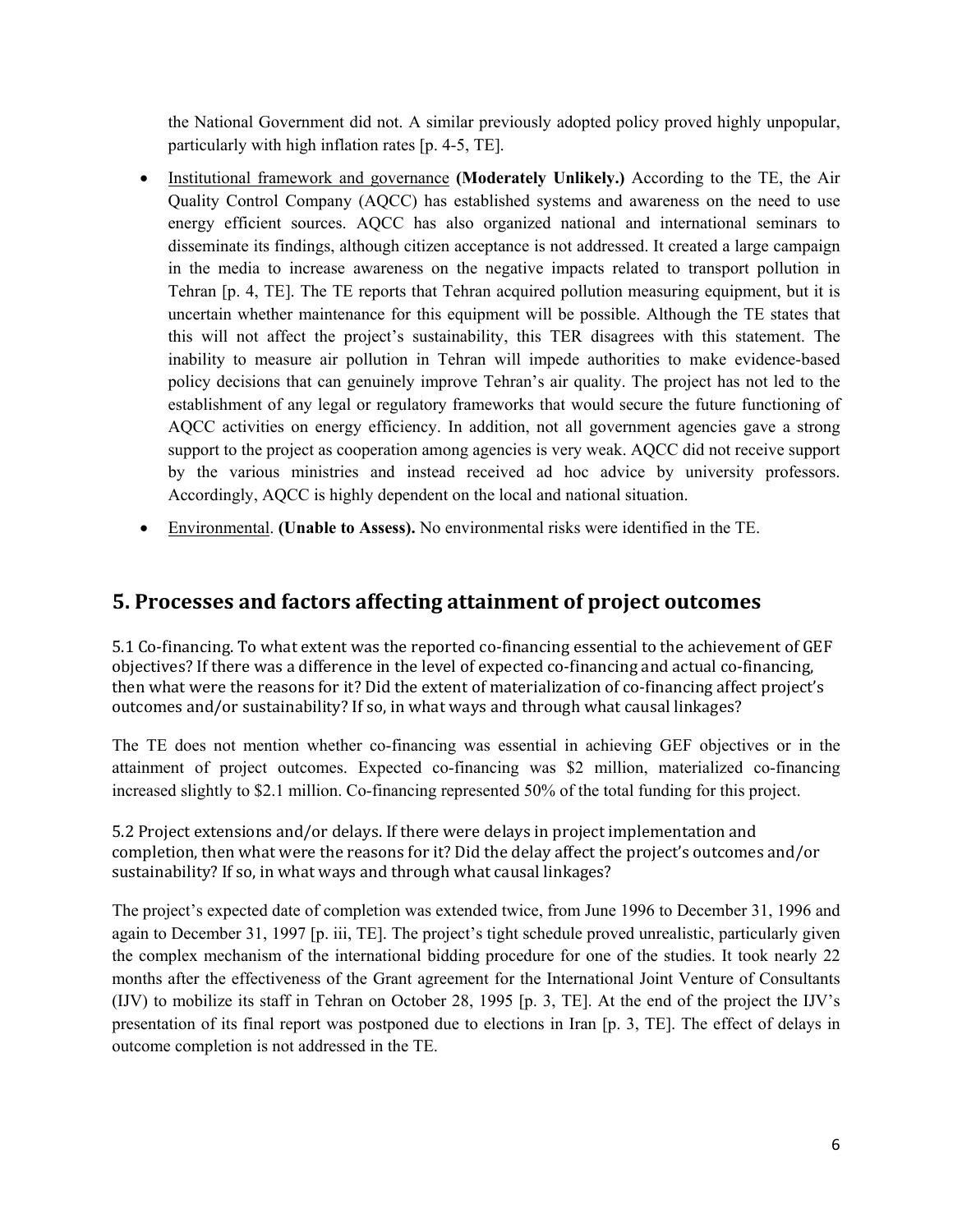5.3 Country ownership. Assess the extent to which country ownership has affected project outcomes and sustainability? Describe the ways in which it affected outcomes and sustainability, highlighting the causal links:

Country ownership heavily influenced project outcomes. The support of the Municipality of Tehran was very important to the success of project activities. Although the national government was closely involved in the project, it did not agree with the policies and activities recommended by the project. Environmental priorities of the national government and Tehran's municipality appeared to be the same in paper but were substantially different once the project was implemented. The National Government's environmental and fuel priorities contradicted each other, negatively impacting project implementation. While the Government of Iran was a signatory to the UN Framework Convention on Climate Change (1992) and that stated that reducing Tehran's GHG emissions was a high priority issue, it was unwilling to increase its gasoline and diesel prices to discourage fuel consumption [p. ii, TE]. The TE concluded that the Government of Iran was not ready to introduce environmental policy changes. The Government was more concerned with reducing local pollutants such as particulate matter (PM-10), which it considered more problematic than the reduction of GHG [p. 2, TE]. In contrast, the TE states that AQCC and the municipality of Tehran had a strong commitment to the project [p. ii, TE].

#### **6. Assessment of project's Monitoring and Evaluation system**

Ratings are assessed on a six point scale: Highly Satisfactory=no shortcomings in this M&E component; Satisfactory=minor shortcomings in this M&E component; Moderately Satisfactory=moderate shortcomings in this M&E component; Moderately Unsatisfactory=significant shortcomings in this M&E component; Unsatisfactory=major shortcomings in this M&E component; Highly Unsatisfactory=there were no project M&E systems.

Please justify ratings in the space below each box.

| 6.1 M&E Design at entry | <b>Rating: Moderately Unsatisfactory</b> |
|-------------------------|------------------------------------------|
|                         |                                          |

The TE does not rate M&E design at entry. This TER rated the project's sustainability as *moderately unsatisfactory,* based on the PD and assessment presented in the TE narrative. The project did not contain a logical framework matrix, nor did it have indicators that would enable better racing project completion, but it did include expected outputs and detailed baseline data, [p. 7-18 Technical Annex, PD]. Monitoring air pollution mechanisms in Tehran were also identified in the Project Document [see p. 15-16, Technical Annex, PD]. A time frame was provided for the project design, but not for project activities. The PD does not specify budgetary allocations for monitoring and evaluation activities.

| 6.2 M&E Implementation | Rating: Unable to Assess |
|------------------------|--------------------------|
|                        |                          |

The TE does not rate M&E implementation. This TER rated the project's M&E implementation as *unable to assess* given the limited amount of information presented*.* Despite a weak M&E design lacking a logical framework matrix and indicators, TE states that monitoring systems were established through the construction of small buildings to house newly purchased pollution monitoring equipment [p. 6, TE]. The monitoring equipment was installed and is being maintained by the recipient. AQCC was designated as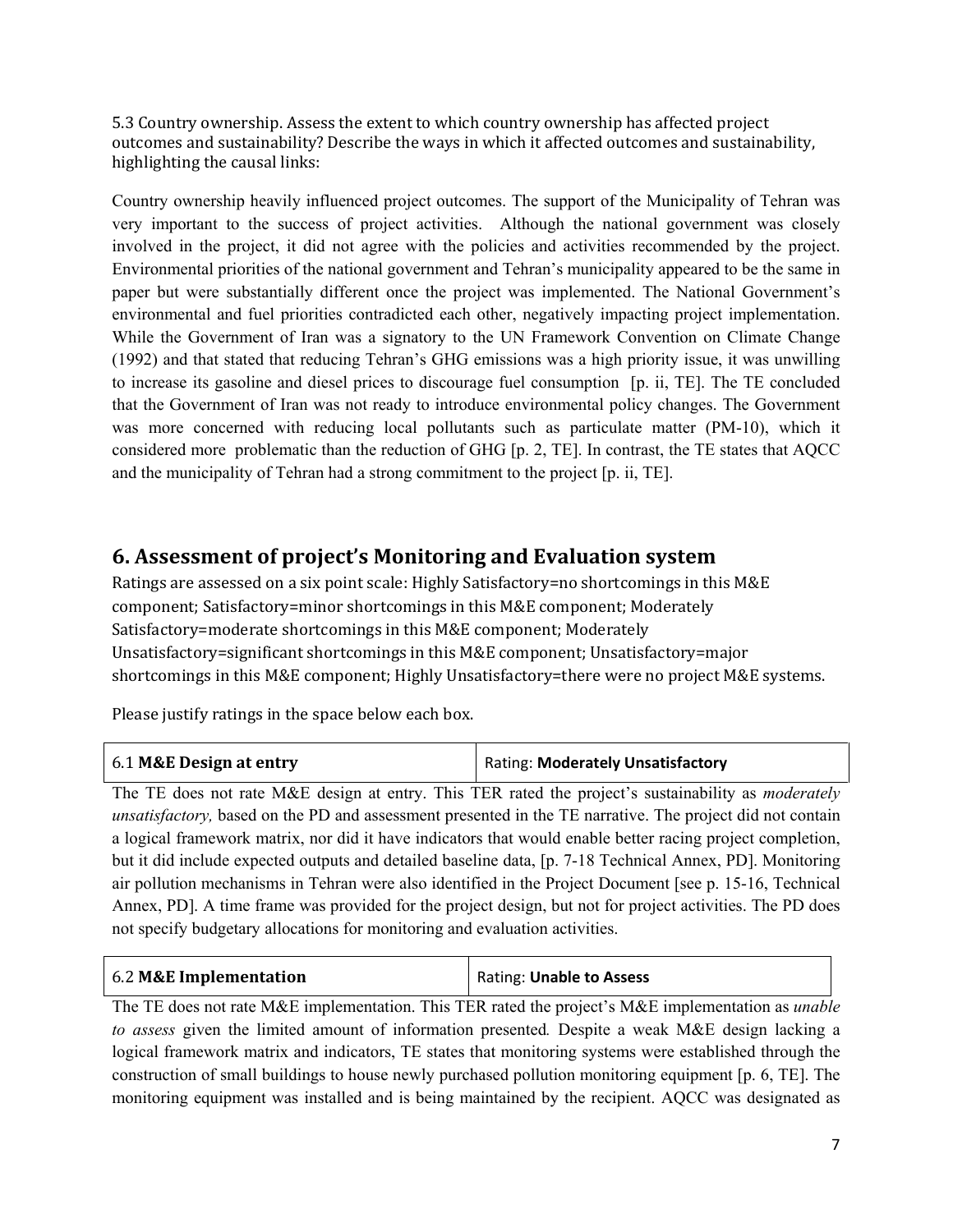the agency responsible for continued monitoring of Tehran's air quality [p. 7, TE]. Monitoring reports like PIRs were not available to the TER reviewer, but they may have been completed. The TE does not state whether the scheduled mid-term review was completed.

## **7. Assessment of project implementation and execution**

Quality of Implementation includes the quality of project design, as well as the quality of supervision and assistance provided by implementing agency(s) to execution agencies throughout project implementation. Quality of Execution covers the effectiveness of the executing agency(s) in performing its roles and responsibilities. In both instances, the focus is upon factors that are largely within the control of the respective implementing and executing agency(s). A six point rating scale is used (Highly Satisfactory to Highly Unsatisfactory), or Unable to Assess.

Please justify ratings in the space below each box.

| 7.1 Quality of Project Implementation | Rating: Moderately Satisfactory |
|---------------------------------------|---------------------------------|
|---------------------------------------|---------------------------------|

The TE rates the World Bank's performance as *satisfactory* on a six-point scale. This TER rates its performance as *Moderately Satisfactory* because of shortcomings in project design. The TE states that the WB provided adequate support throughout project implementation [p. ii, TE]. The Bank's supervisory tasks were fully carried out (a total of 6 supervision missions were expected): (i) 8 missions were executed which allowed to assess progress on data collection on pollution; and, construction of small buildings to house the pollution monitoring equipment; and, (ii) the Bank provided technical and administrative assistance to the International Joint Venture of Consultants (IJV) [p. 6, TE].

However, the TE critiques that the project's design was cumbersome. The project designated three offices from the municipality of Tehran to execute the project, but only one agency, the AQCC (Air Quality Control Company), actually executed the project [p. 5, TE]. It appears that the WB did not plan adequately for sustained commitment after project completion. The TE also critiques the project's design in that there were many components, some of which would not have immediate impact. The World Bank did not consider whether the country was familiar with the WB's procurement procedures, this lack of familiarity proved a "main cause of delays," [p. 6, TE]. The project also experienced delays related to strict and unrealistic timetables [p. 24, Technical Annex, TE].

| 7.2 Quality of Project Execution | Rating: Moderately Satisfactory |
|----------------------------------|---------------------------------|
|----------------------------------|---------------------------------|

The TE rates the project management by the recipient as *satisfactory* on a six-point scale. This TER rates its performance as *moderately satisfactory* based on delays related to procurement costs and failure to establish a project advisory group. The implementing agency, the AQCC, had a strong commitment to the project but the Government of Iran did not give full support to the project. According to the TE, AQCC's (Air Quality Control Company of Tehran's municipality) unfamiliarity with World Bank procedures was ameliorated by its commitment throughout the project, which stemmed from the project director's leadership. Delays were related to procurement goods and services, disbursement procedures, among others. Two independent audit reports on transactions were carried out, appointed by the AQCC [p. 6-7, TE]. One major shortcoming is not having established the Project Advisory Group (PAG) composed by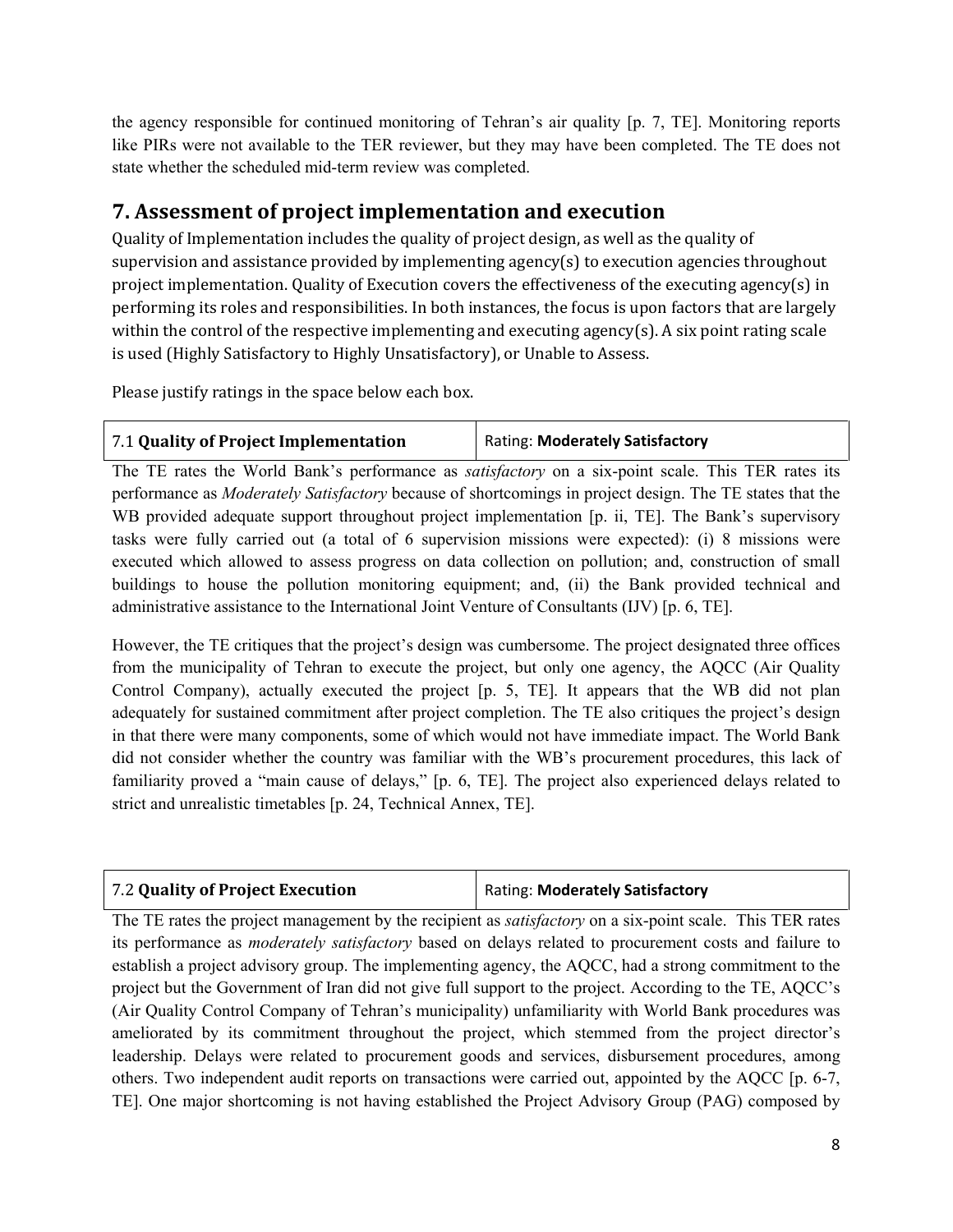national ministries like the Foreign Affairs; Oil, Industry, Economics and Financial Affairs; the Housing and Urban Development; among others, as the PD had initially directed. It is not clear whether this was the agency's or the national government's responsibility. This TER considers that this was a key action given that the presence and advisory of ministries could have given the project greater leverage and, thus, the capacity to carry out its activities in the future. In addition, AQCC "supervised all phases of the project" by demonstrating its capacity to collect and analyze pollution data, and having highly qualified and competent staff [p. 4, TE].

#### **8. Assessment of Project Impacts**

*Note - In instances where information on any impact related topic is not provided in the terminal evaluations, the reviewer should indicate in the relevant sections below that this is indeed the case and identify the information gaps. When providing information on topics related to impact, please cite the page number of the terminal evaluation from where the information is sourced.* 

8.1 Environmental Change. Describe the changes in environmental stress and environmental status that occurred by the end of the project. Include both quantitative and qualitative changes documented, sources of information for these changes, and how project activities contributed to or hindered these changes. Also include how contextual factors have contributed to or hindered these changes.

No environmental impacts were detected at the end of the project.

8.2 Socioeconomic change. Describe any changes in human well-being (income, education, health, community relationships, etc.) that occurred by the end of the project. Include both quantitative and qualitative changes documented, sources of information for these changes, and how project activities contributed to or hindered these changes. Also include how contextual factors have contributed to or hindered these changes.

No socioeconomic changes were detected at the end of the project.

8.3 Capacity and governance changes. Describe notable changes in capacities and governance that can lead to large-scale action (both mass and legislative) bringing about positive environmental change. "Capacities" include awareness, knowledge, skills, infrastructure, and environmental monitoring systems, among others. "Governance" refers to decision-making processes, structures and systems, including access to and use of information, and thus would include laws, administrative bodies, trustbuilding and conflict resolution processes, information-sharing systems, etc. Indicate how project activities contributed to/ hindered these changes, as well as how contextual factors have influenced these changes.

a) Capacities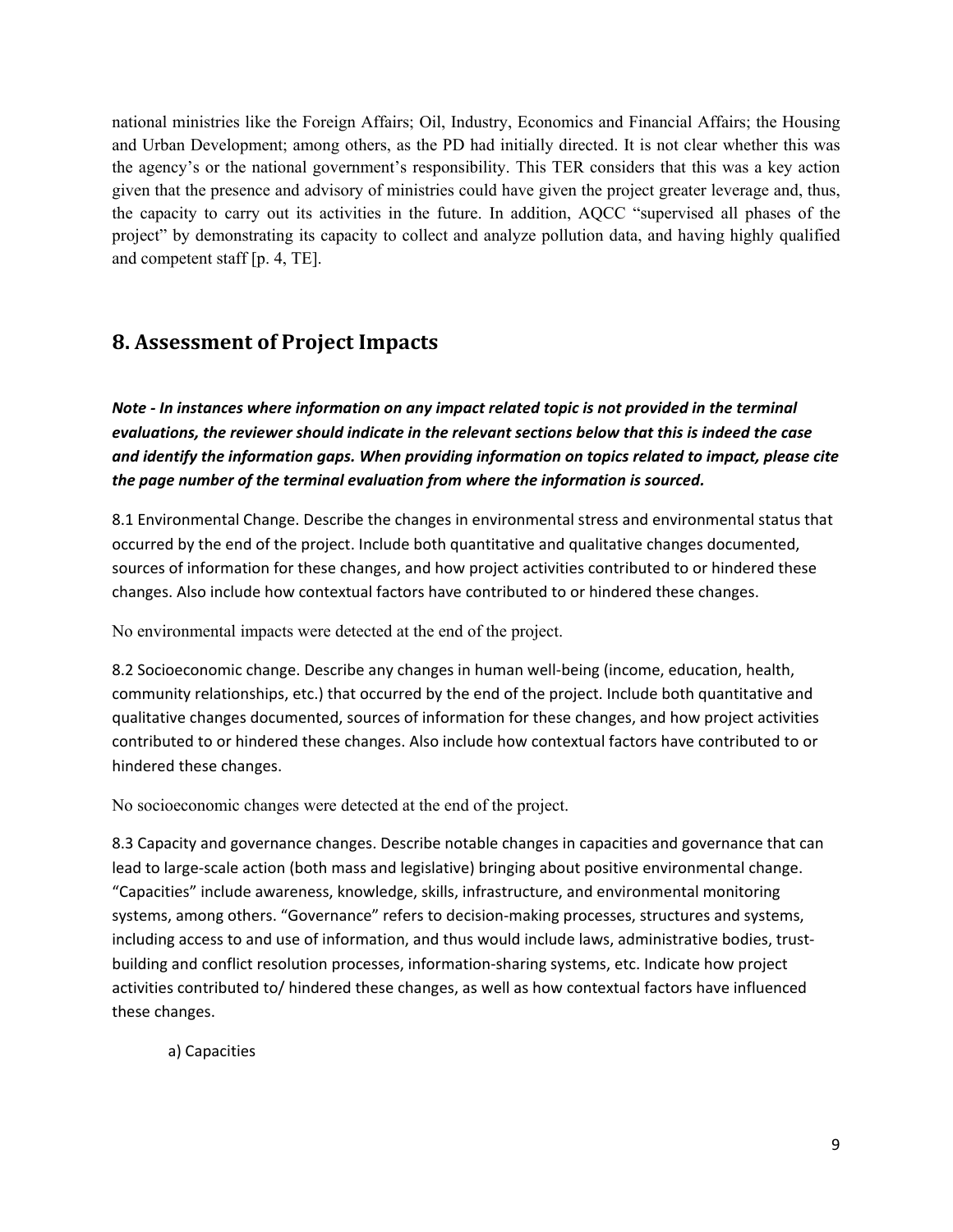Pollution measuring equipment for environmental monitoring was purchased. The project provided training on: advice on a national energy conservation awareness program; strengthening training of selected staff in energy conservation and auditing in the relevant ministries and municipalities [p. 10, Part I of the ICR in TE]. AQCC created a large media campaign to increase awareness on the negative impacts related to transport pollution in Tehran [p. 4, TE]. Technical know-how is set to be instituted by the Operation Plan created after the Air Pollution Conference in Tehran in June 1997.

b) Governance

The most important governance change was having AQCC head energy efficiency efforts in Tehran. Although it is set to lead continued energy efficiency efforts, the central government has not fully backed AQCC neither has it supported long-term change through increasing prices of polluting energy sources. The AQCC has established systems in further anchoring awareness on the need to use energy efficient sources, including software to model pollution dispersion in Tehran.

8.4 Unintended impacts. Describe any impacts not targeted by the project, whether positive or negative, affecting either ecological or social aspects. Indicate the factors that contributed to these unintended impacts occurring.

No unintended impacts were reported.

8.5 Adoption of GEF initiatives at scale. Identify any initiatives (e.g. technologies, approaches, financing instruments, implementing bodies, legal frameworks, information systems) that have been mainstreamed, replicated and/or scaled up by government and other stakeholders by project end. Include the extent to which this broader adoption has taken place, e.g. if plans and resources have been established but no actual adoption has taken place, or if market change and large-scale environmental benefits have begun to occur. Indicate how project activities and other contextual factors contributed to these taking place. If broader adoption has not taken place as expected, indicate which factors (both project-related and contextual) have hindered this from happening.

No other initiative were documented by in the TE.

## **9. Lessons and recommendations**

9.1 Briefly describe the key lessons, good practices, or approaches mentioned in the terminal evaluation report that could have application for other GEF projects.

Some of the lessons learned as per the TE are the following:

• Strong commitment to reduce GHG is needed at the national level. The reluctance of the GOIRI to increase gasoline and diesel prices means that a large number of recommendations to lower GHG emissions from vehicles will not be implemented. GHG reduction is a long term effort and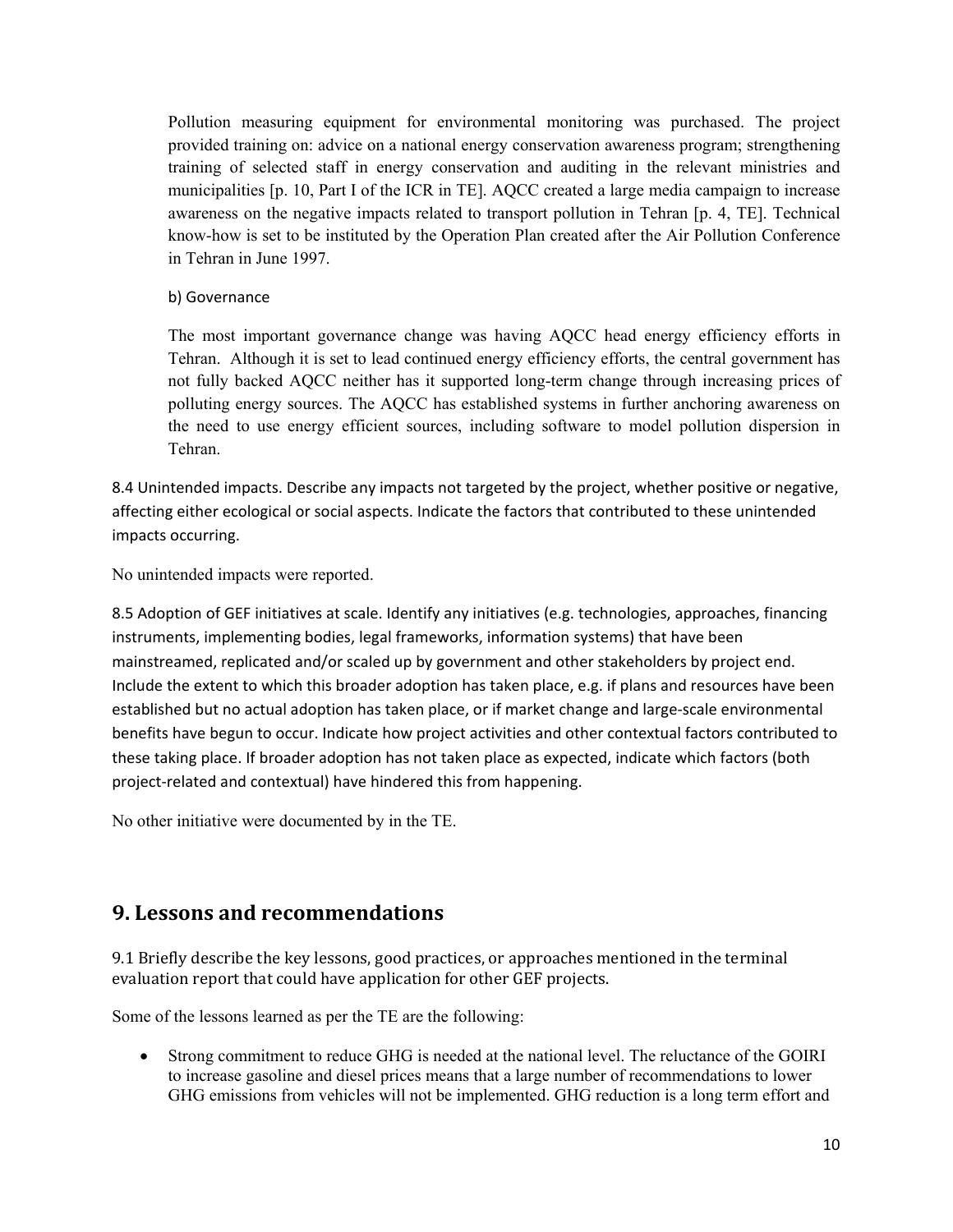it requires a long term commitment from all stakeholders, and particularly by the central government.

- The implementation of the Action Plan based on the recommendations of the TERP study will also require a strong commitment from the part of the Municipality, and a level of collaboration between the different municipal agencies that has not always existed in the past. Finally the municipality's first priority to reduce PM-10 may not agree with the Government's objective to reduce GHG.
- Any modeling effort requires a large amount of data. In the TERP case, there was a need to model both the traffic patterns in the City, and the air pollution dispersion patterns. This data, in the proper format, may not be available in every city. If available it would be disseminated between various agencies that may have different priorities from the reduction of GHG or PM-10.

9.2 Briefly describe the recommendations given in the terminal evaluation.

The project did not contain recommendations per se but they can be obtained from the "lessons learned" section.